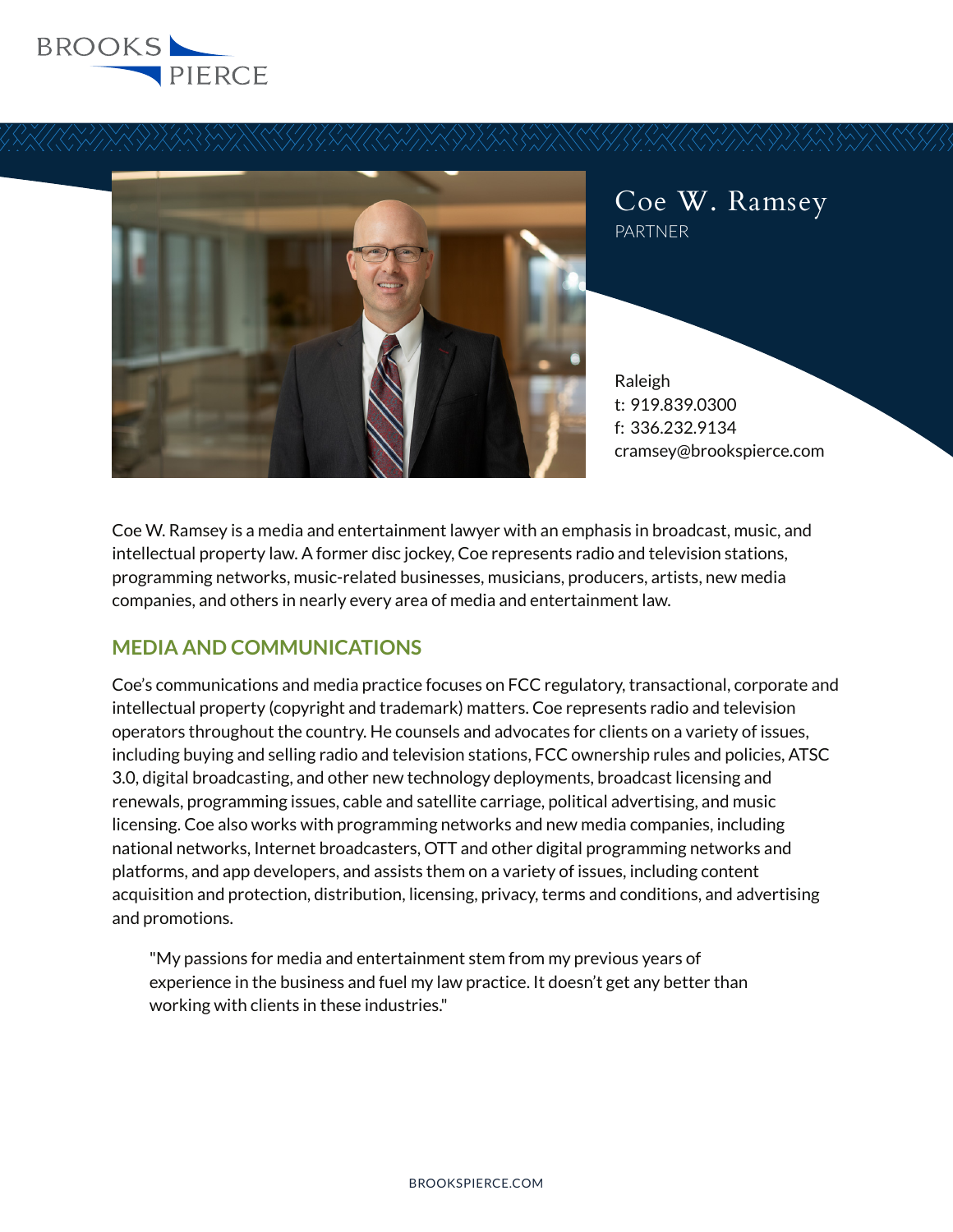

## **MUSIC AND ENTERTAINMENT LAW**

Coe has a diverse entertainment practice that includes matters related to music, radio, film, television, and publishing. His passion for broadcasting and music stems from his years of experience in the industry as a DJ, re-mixer, and producer. A former mix show DJ for Greensboro, NC, radio station 102 JAMZ (WJMH), Coe has a deep understanding of the complex legal problems that entertainment clients face. He is a leading entertainment lawyer and counsels a variety of clients including artists, musicians, producers, radio and television stations, record and publishing companies, new media companies, advertisers, DJs, authors, and other related ventures in nearly every area of entertainment law. He represents clients on a variety of issues, including contract drafting and negotiation, music licensing, management agreements, record agreements, publishing agreements, copyright, trademark, litigation, intellectual property disputes, legal structures for bands, life story rights, sponsorship agreements, advertising, SAG-AFTRA, privacy, and formation and financing of entertainment companies.

The 2017 *Chambers USA* guide states that, "Coe Ramsey frequently acts in IP matters arising from the entertainment space, advising on areas such as litigation and contract negotiations. 'He is amazing, and I won't use anyone else,' asserts one interviewee."

Coe teaches entertainment law as an adjunct professor at Wake Forest University School of Law.

## **INTELLECTUAL PROPERTY**

Coe assists clients in virtually all aspects of intellectual property with an emphasis on copyright, trademark, and right to publicity matters. Coe's clients include radio and television stations, programming networks, new media companies, artists and musicians, record and publishing companies, advertisers, Internet broadcasters, OTT and other digital programming networks and platforms, and other media and entertainment companies and entrepreneurs whose businesses involve intellectual property matters. He represents clients on a variety of issues, including contract drafting and negotiation, licensing, intellectual property protection, and litigation. Coe teaches intellectual property law as an adjunct professor of entertainment law at Wake Forest University School of Law.

### **SERVICES**

Corporate & Business Entertainment Entity Formation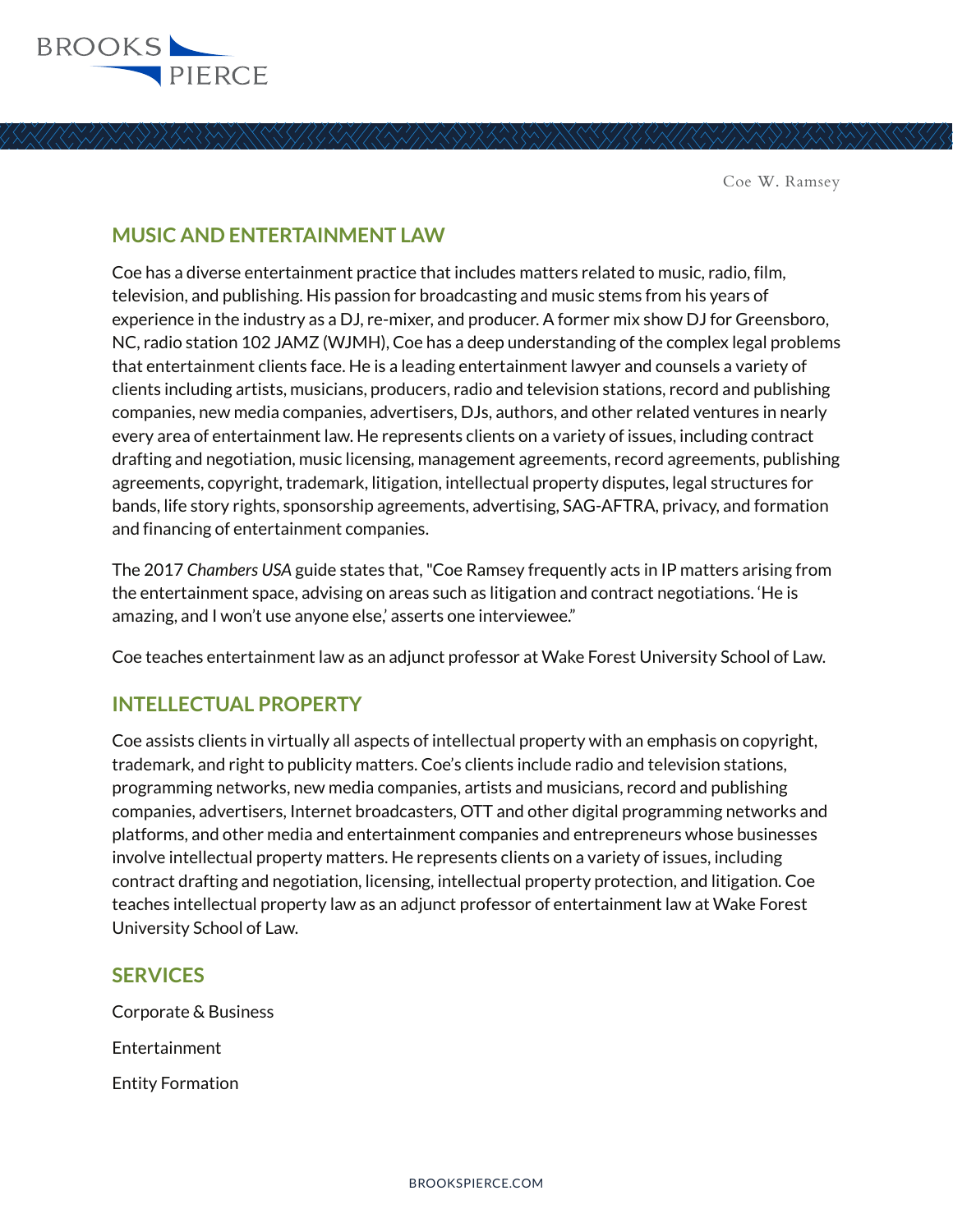

Film & Television Intellectual Property Media, Publishing & Communications Mergers & Acquisitions Music **Technology** Utilities & Telecom Advertising

## **CREDENTIALS**

#### **Honors & Recognitions**

Recognized in *Chambers USA: America's Leading Lawyers for Business* for Intellectual Property Law (2016-2022)

Selected by his peers for inclusion in *The Best Lawyers in America*© for Entertainment Law - Music, Litigation - Intellectual Property (2019-2022) and Copyright Law (Raleigh "Lawyer of the Year" 2022) (2021-2022)

Recognized in *North Carolina Super Lawyers* (Thomson Reuters) in Entertainment and Sports Law (2019-2021) and as a "Rising Star" in Entertainment & Sports Law (2011-2012) and Communications Law (2009)

Recipient, Irving E. Carlyle Distinguished Law Scholarship

AV® Preeminent™, Martindale-Hubbell Peer Review Rating

#### **Education**

**Wake Forest University School of Law,** J.D., 1998, *cum laude*; Order of the Coif; Managing Editor, *Wake Forest Law Review*, 1997-98 **University of North Carolina at Chapel Hill,** B.A., 1994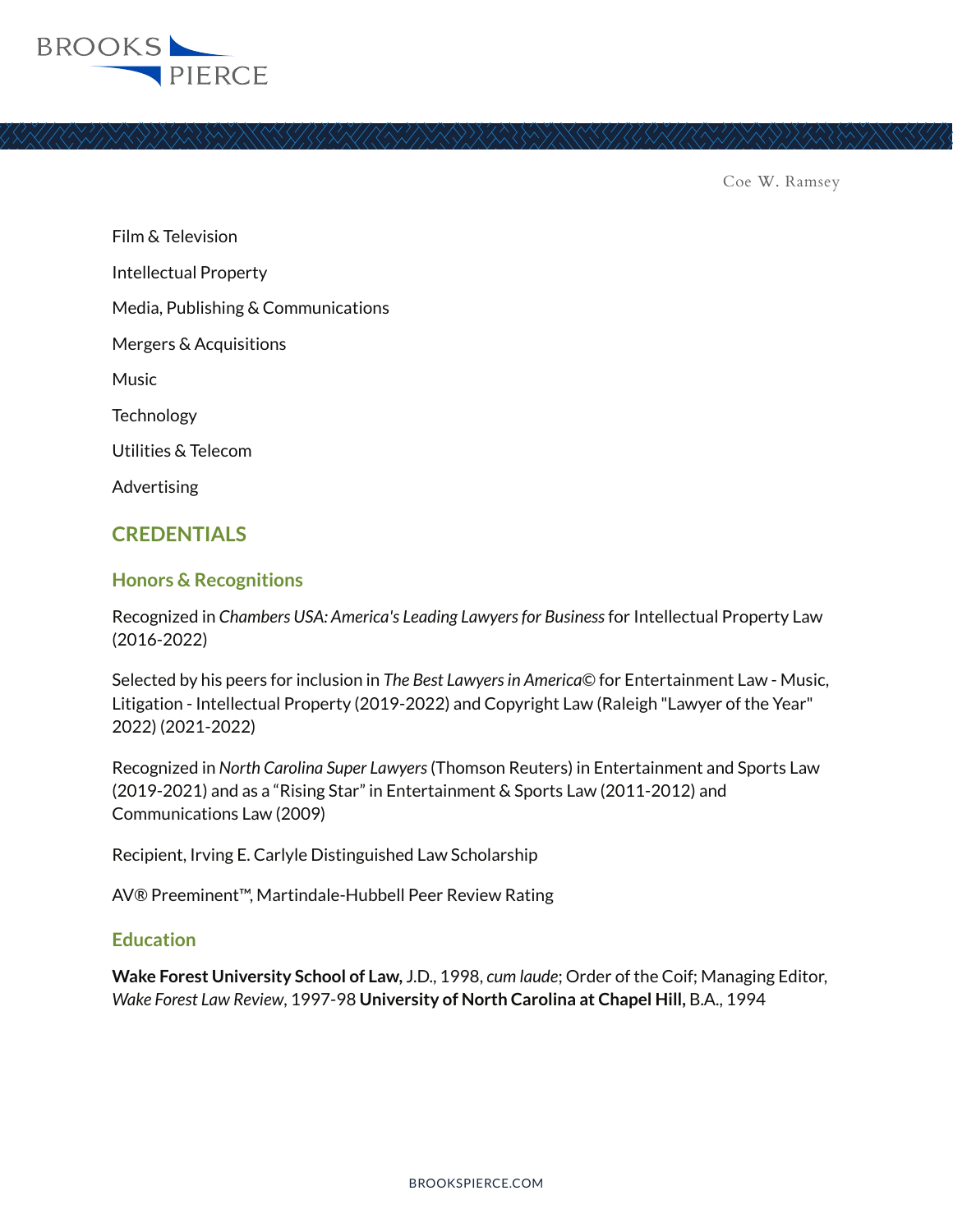

#### **Admissions**

North Carolina

Tennessee

### **PROFESSIONAL & CIVIC**

Adjunct Professor, Wake Forest University School of Law (2013-present)

Chair, Sports and Entertainment Law Section, North Carolina Bar Association (2010-2011)

Council Member, Sports and Entertainment Law Section, North Carolina Bar Association (2008 present)

Member, Federal Communications Bar Association (1998-present)

Member, North Carolina Bar Association (1998-present)

### **ABOUT ME**

I am a media and entertainment lawyer because I was a DJ. When I was in high school, I was a mix show DJ on one of the largest stations in the market. I knew at the time that 102 JAMZ was my "ticket," I just didn't know to where. My exposure on radio led to years of work as a mobile and nightclub DJ and as a re-mixer/music producer. I have always been fascinated by the power of radio and music. Music has a way of bringing people together unlike any other medium. Watching that happen while you are playing the music, whether from a 99,000 watt radio transmitter or in a DJ booth, is about as good at it gets.

In college, my philosophy classes introduced me to another passion – law. I realized there could be no better way to combine my passions than to become a media and entertainment lawyer. Broadcasters, entertainment entrepreneurs, musicians, artists, filmmakers, producers, and I are kindred spirits. My experience in and understanding of their businesses give me a unique legal perspective. Applying this perspective for clients in entertainment and media industries, advising and navigating them through legal issues, and helping them succeed is my passion.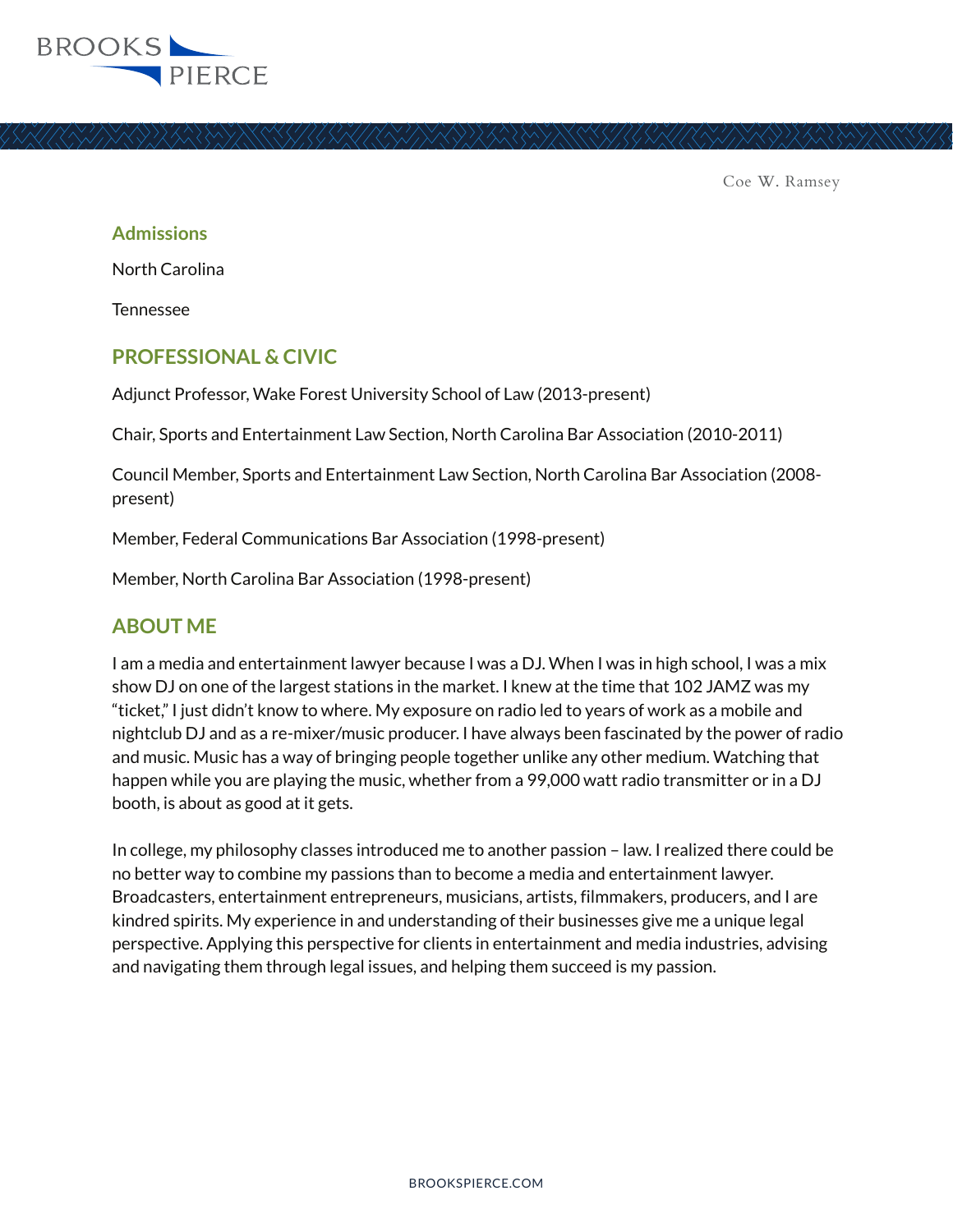

#### **NEWSROOM**

#### **News**

Brooks Pierce Receives Top Honors from *Chambers USA*: Nine Practice Areas, 20 Attorneys Ranked Among the Best *Chambers USA*, 06.01.2022

Brooks Pierce to Serve as Regulatory Counsel to Society of Broadcast Engineers 02.04.2022

72 Brooks Pierce Attorneys Recognized in *The Best Lawyers in America*® 2022 Guide *The Best Lawyers in America®*, 08.19.2021

Brooks Pierce Practice Areas, Attorneys Receive Top Honors from Chambers USA *Chambers USA*, 05.20.2021

Brooks Pierce Partners Represented The E.W. Scripps Company in its Acquisition of ION Media 01.26.2021

#### **Speaking Engagements**

Coe W. Ramsey to Appear on Music Business Panel 01.11.2018

Coe W. Ramsey to Present at 2017 International Bluegrass Music Association Business Conference 09.19.2017

Coe W. Ramsey to Address Justice Bobbitt Inn of Court 01.04.2017

Coe Ramsey to Speak at DIY Musician Conference 09.29.2016

Coe W. Ramsey to Speak at 2016 International Bluegrass Music Association World of Bluegrass Business Conference 09.26.2016

#### **Publications**

Music Performing Rights Organizations and the "Full-Work" vs. "Fractional" Licensing Dispute: Government Seeks to Overturn Fractional Licensing Decision